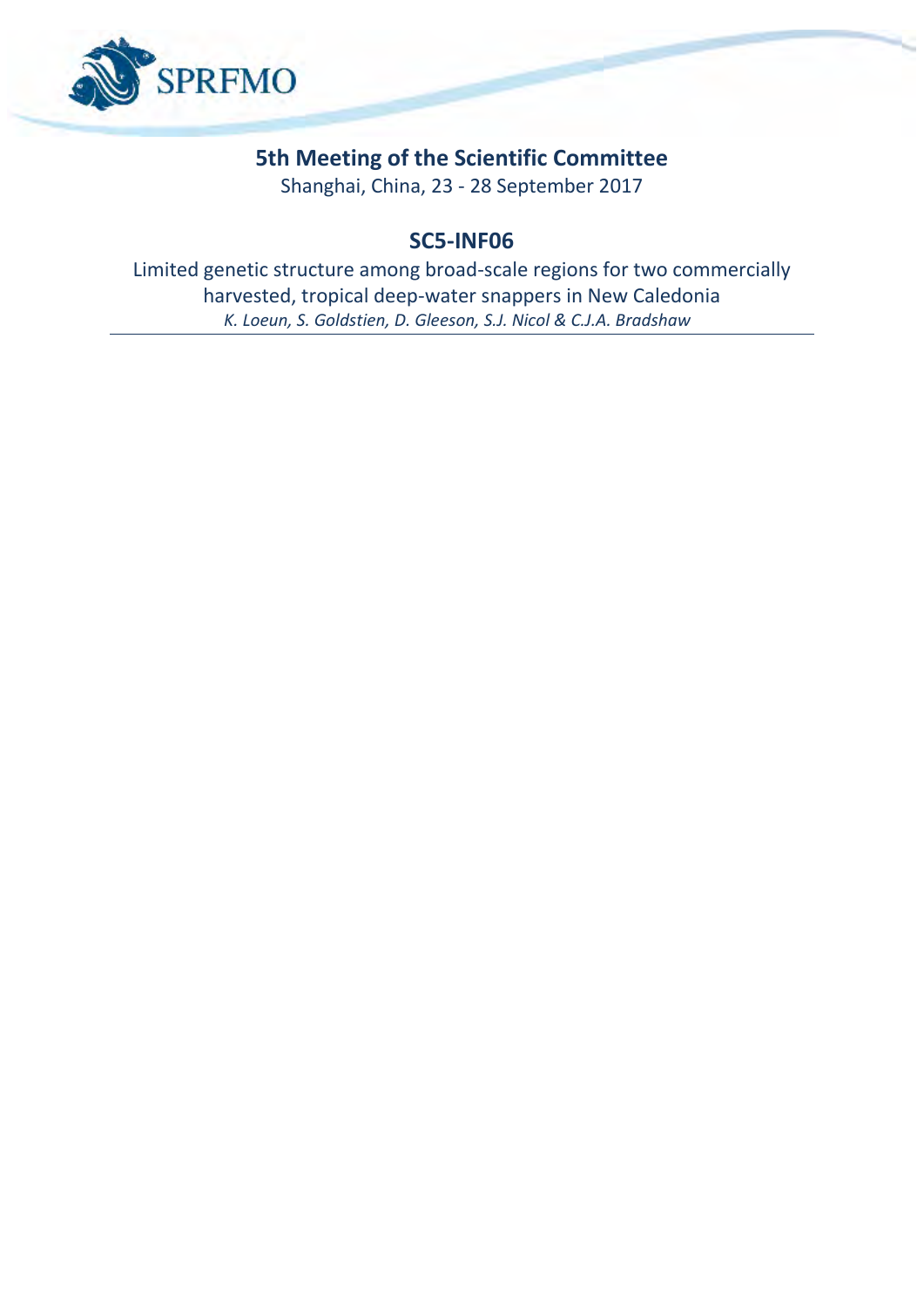*Limited genetic structure among broadscale regions for two commercially harvested, tropical deep-water snappers in New Caledonia*

# **Kim L. Loeun, Sharyn Goldstien, Dianne Gleeson, Simon J. Nicol & Corey J. A. Bradshaw**

### **Fisheries Science**

ISSN 0919-9268

Fish Sci DOI 10.1007/s12562-013-0673-y



2 Springer

Volume 79 Number 5 September 2013

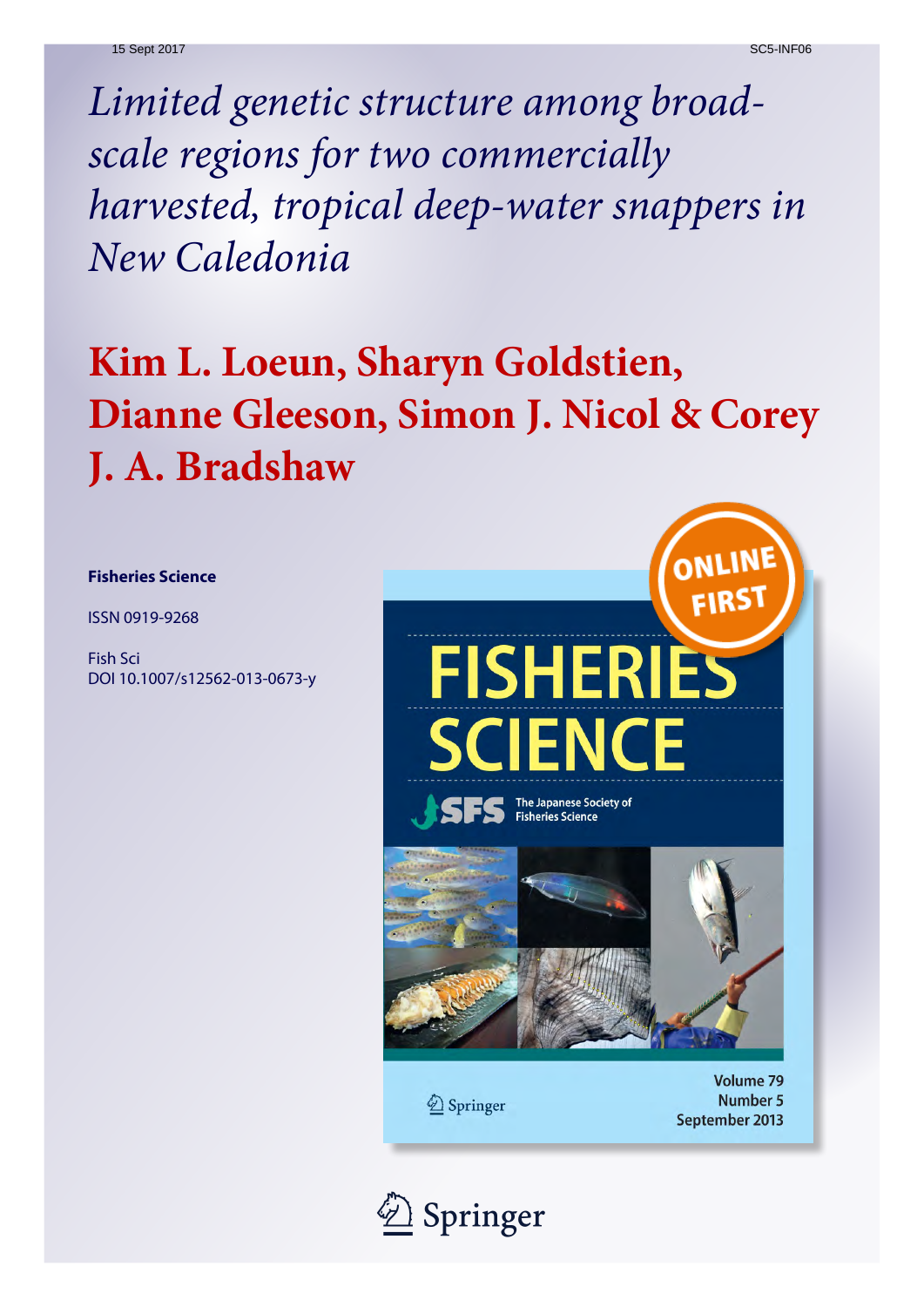**Your article is protected by copyright and all rights are held exclusively by The Japanese Society of Fisheries Science. This e-offprint is for personal use only and shall not be selfarchived in electronic repositories. If you wish to self-archive your article, please use the accepted manuscript version for posting on your own website. You may further deposit the accepted manuscript version in any repository, provided it is only made publicly available 12 months after official publication or later and provided acknowledgement is given to the original source of publication and a link is inserted to the published article on Springer's website. The link must be accompanied by the following text: "The final publication is available at link.springer.com".**

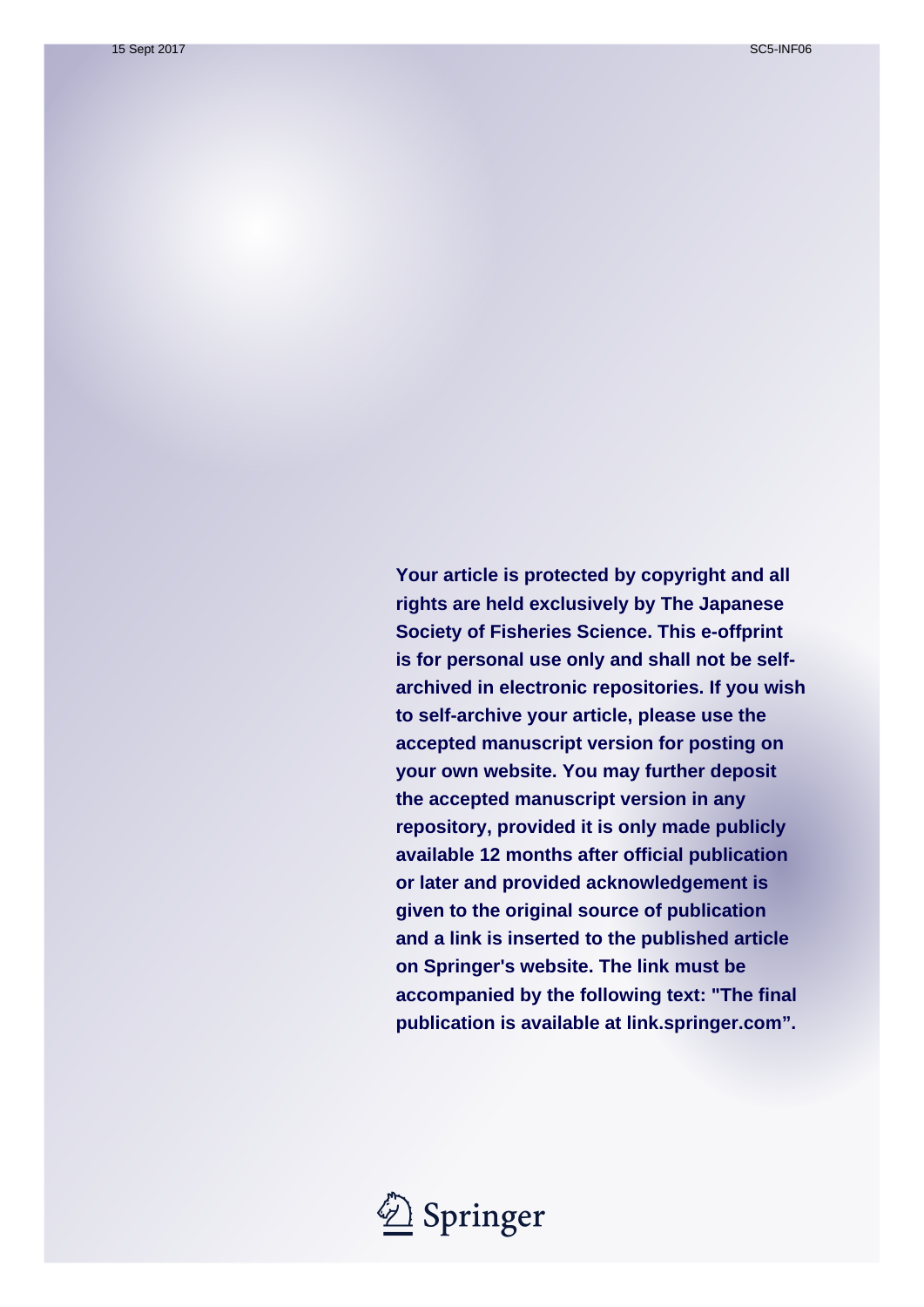ORIGINAL ARTICLE Biology

## Limited genetic structure among broad-scale regions for two commercially harvested, tropical deep-water snappers in New Caledonia

Kim L. Loeun • Sharyn Goldstien • Dianne Gleeson • Simon J. Nicol • Corey J. A. Bradshaw

Received: 24 August 2012 / Accepted: 20 July 2013 - The Japanese Society of Fisheries Science 2013

Abstract We estimated the spatial population connectivity of Etelis carbunculus and E. coruscans based on measures of population genetic structure using the mitochondrial DNA control region. We collected samples from three areas separated by a minimum of 200 km around New Caledonia. We identified two separate genetic groups for *E. carbun*culus and a single group for E. coruscans. There were many singleton haplotypes distributed among geographic regions, indicating minimal spatial differentiation in genetic structure between regions for each species, although one of the genetic groups for E. carbunculus was in only two of the three regions. Conservation and management directives

K. L. Loeun  $(\boxtimes) \cdot C$ . J. A. Bradshaw The Environment Institute and School of Earth and Environmental Sciences, The University of Adelaide, South Australia 5005, Australia e-mail: kim.leang.loeun@gmail.com

K. L. Loeun - S. J. Nicol Oceanic Fisheries Programme, Secretariat of the Pacific Community, B.P. D5 98848 Noumea Cedex, New Caledonia

K. L. Loeun ADéCal/ZoNéCo, 1 bis, rue Berthelot-Doniambo, P.O. Box 2384, Noumea Cedex, New Caledonia

#### S. Goldstien

University of Canterbury, School of Biological Sciences, Marine Ecology Research Group, Private Bag 4800, Christchurch 8020, New Zealand

D. Gleeson Institute for Applied Ecology, University of Canberra, Bruce, ACT, Australia

#### C. J. A. Bradshaw

South Australian Research and Development Institute, P.O. Box 120, Henley Beach, South Australia 5022, Australia should consider both species as a single genetic stock among these three widespread regions. Our results provide evidence that stock structure might be less variable in the South Pacific than reported elsewhere, possibly indicating that trans-boundary management may be required in this region for deep-water snapper fisheries. Further refinement (including taxonomy) is required for E. carbunculus to characterize the different lineages observed.

Keywords Deep-water snappers - Mitochondrial DNA control region - Population structure - South Pacific · Spatial differentiation · Trans-boundary management

#### Introduction

Measuring population connectivity and assessing the role of dispersal in maintaining genetic diversity in marine ecosystems are fundamental to understanding fish population dynamics, community structure, the resilience of populations to harvest  $[1-3]$ , setting effective management strategies [\[4](#page-8-0)[–6](#page-9-0)] and establishing conservation priorities [[6,](#page-9-0) [7](#page-9-0)]. In the case of commercially important, tropical deep-water snapper species, it is generally assumed that sub-populations are highly structured arising from the largely presumed sedentary adult phase  $[8-10]$  when occurrence is strongly associated with physical features such as seamounts and deep-sea ridges [[11\]](#page-9-0). Despite this assumption, some connectivity among populations should arise from larval dispersal. For instance, lutjanid larvae are often pelagic up to approximately 40 days after hatching, depending on the species and habitat configuration [[12,](#page-9-0) [13](#page-9-0)].

Global tropical deep-water snapper fisheries target many species simultaneously; however, the two prominent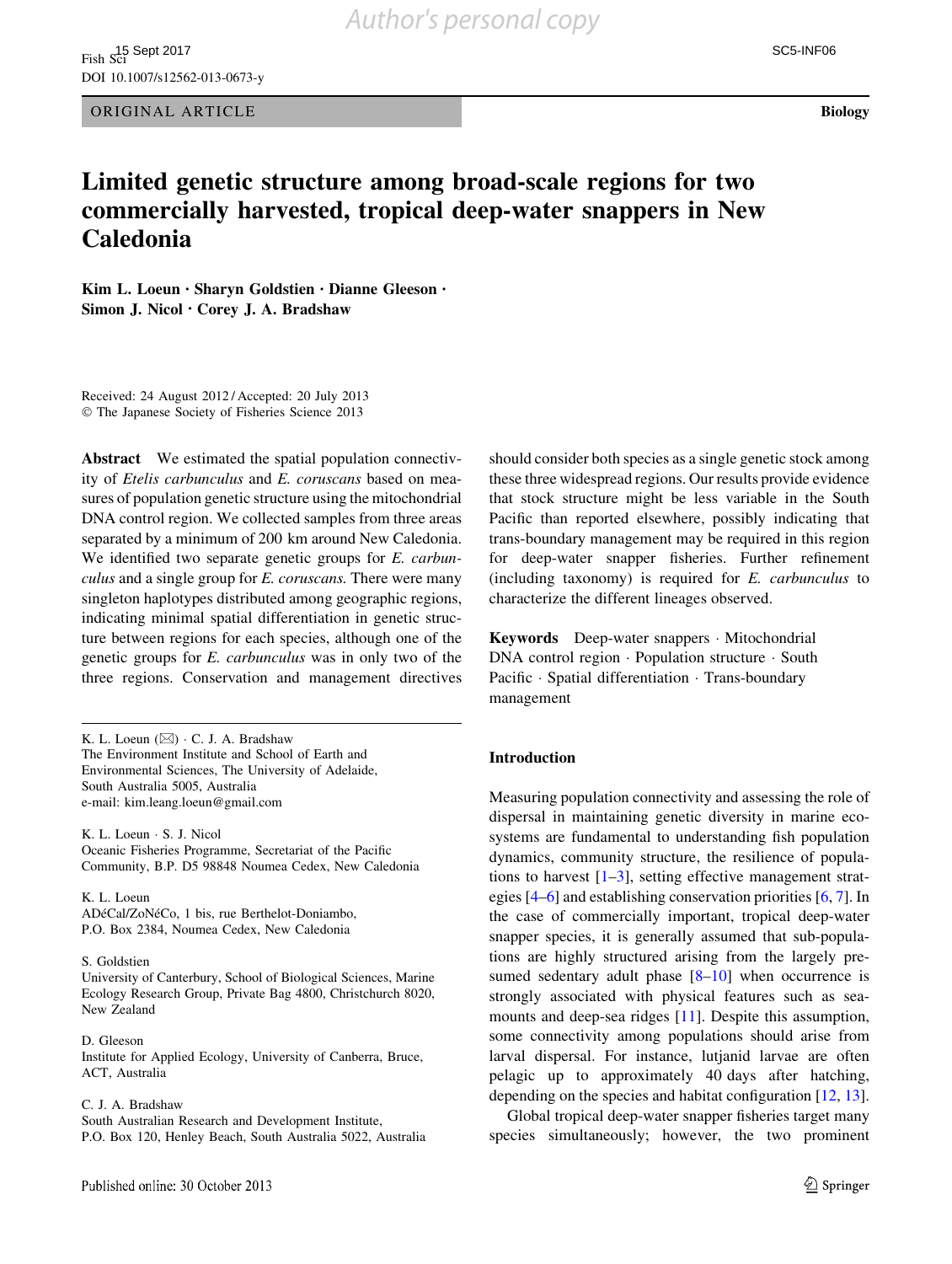genera targeted are Pristipomoides and Etelis. The fisheries operate at depths between 150 and 400 m; Etelis spp. are usually caught at 250–400 m. Both E. carbunculus and E. coruscans have a high market value (approximately US\$20  $kg^{-1}$ ), which is almost comparable to tuna per kilogram (Adams and Chapman, unpublished data, 2004). For many countries in the Asia–Pacific region, such as Japan and Hawaii, the red colour is a sign of wealth and good luck, giving a cultural importance to these snappers. Economically, the high market value of these fishes gives opportunities for developing countries to explore an export market internationally, but also helps ease the pressure of coastal fisheries at a local scale.

During the early and mid-1980s, many Pacific Island countries and territories investigated the potential development of deep-water snapper fisheries (Adams and Chapman, unpublished data, 2004). This period directed effort towards the application of efficient and effective fishing techniques, but research into the biological and ecological sustainability factors for the fishery was practically non-existent. Hence, population structure and dynamics were largely assumed from standard fisheries management algorithms to estimate sustainable yields (Adams and Chapman, unpublished data, 2004) [[14,](#page-9-0) [15](#page-9-0)]. The combination of insufficient scientific information on biology and market propaganda promoting the fish as a food commodity, problematic infrastructure development and support in most developing countries made it less lucrative for fishers to continue (Adams and Chapman, unpublished data,  $2004$ ) [\[16](#page-9-0)] and in many instances these fisheries have reduced in size since the mid-1990s (Adams and Chapman, unpublished data, 2004).

In New Caledonia, the deep-water snapper fishery has persisted since the mid-1980s, but it has not expanded due to competition with the more lucrative and well-promoted Pacific tuna fishery that gained dominance in the early 1990s (Adams and Chapman, unpublished data, 2004). Currently, the fishery targets eteline species, particularly E. carbunculus and E. coruscans. Unfortunately, there is limited data describing the ecology and life history for either species to parameterize sustainable-catch models [[17\]](#page-9-0).

Understanding the structure and connectivity of these species' populations is required to quantify the mechanisms, behaviour and potential for stock resilience to fishing. Population genetic assessments applied to commercially important fish populations have identified isolation in tuna  $[18–20]$  $[18–20]$ , sharks  $[21]$  $[21]$  and coastal and deepwater snappers  $[22-24]$ , and population genetic assessment is now an accepted stock-separation tool [\[6](#page-9-0), [10](#page-9-0)]. Such studies can also measure the variability associated with the genetic structure and connectivity among sub-populations, which is not necessarily concordant with the larval stage duration and potential dispersal of the species. For example, Ovenden et al. [\[13](#page-9-0)] suggested that the gold-banded snapper Pristipomoides multidens has distinct population structure for some areas in central and east Indonesia, despite the short distance (191 km) between sub-populations being well within the species' estimated dispersal range. More recent studies using mitochondrial DNA and allozyme markers for two lutjanids, Lutjanus erythropterus and L. malabaricus, in Indonesia that co-occur with P. multidens revealed discrete genetic populations, also suggesting isolation [\[13](#page-9-0), [24\]](#page-9-0) despite their assumed high dispersal ability. In contrast, Shaklee and Samollow [[25\]](#page-9-0) showed that six populations of the crimson snapper P. filamentosus had similar allozyme frequencies across the entire Hawaiian Archipelago, suggesting a single genetic stock fishery. In the South Pacific there has been no examination of the genetic structure of deep-water snapper populations.

In New Caledonia, deep-water snapper fisheries occur in three geographically separate areas. This provides the opportunity to test the hypothesis that distinct genetic populations of deep-water snappers occur in areas separated by several hundreds of kilometres. For E. carbunculus and E. coruscans, we isolated and quantified the mitochondrial DNA control region to estimate population genetic structure and connectivity from the three areas where fisheries occur. No formal assessment of genetic population structure for these species has been done in New Caledonia. Currently, the authority responsible for managing each of the deep-water snapper fisheries in New Caledonia differs depending on geographical location, and our results represent the first broad-scale assessment of stock structure and have immediate relevance for determining the necessity for managing populations as shared resources.

#### Materials and methods

We collected fin and muscle tissue from 90 E. carbunculus and 90 E. coruscans individuals (180 total) using aseptic techniques either in situ or in a wet laboratory; the technique we used was the least destructive for fish specimens, minimizing damage for re-sale. We stored all samples in dimethyl sulfoxide (DMSO). We sampled six locations for each species from three regions of New Caledonia, the Northern Province (NORD, north-east coast), Southern Province (SUD, south-west coast) and the Loyalty Islands (ISLE, far-east region) where deep-water snapper are harvested regularly (Fig. [1\)](#page-5-0).

#### DNA extraction

We extracted DNA from a  $5\text{-mm}^2$  plug of tissue cut from the end of each fin sample. All samples were incubated at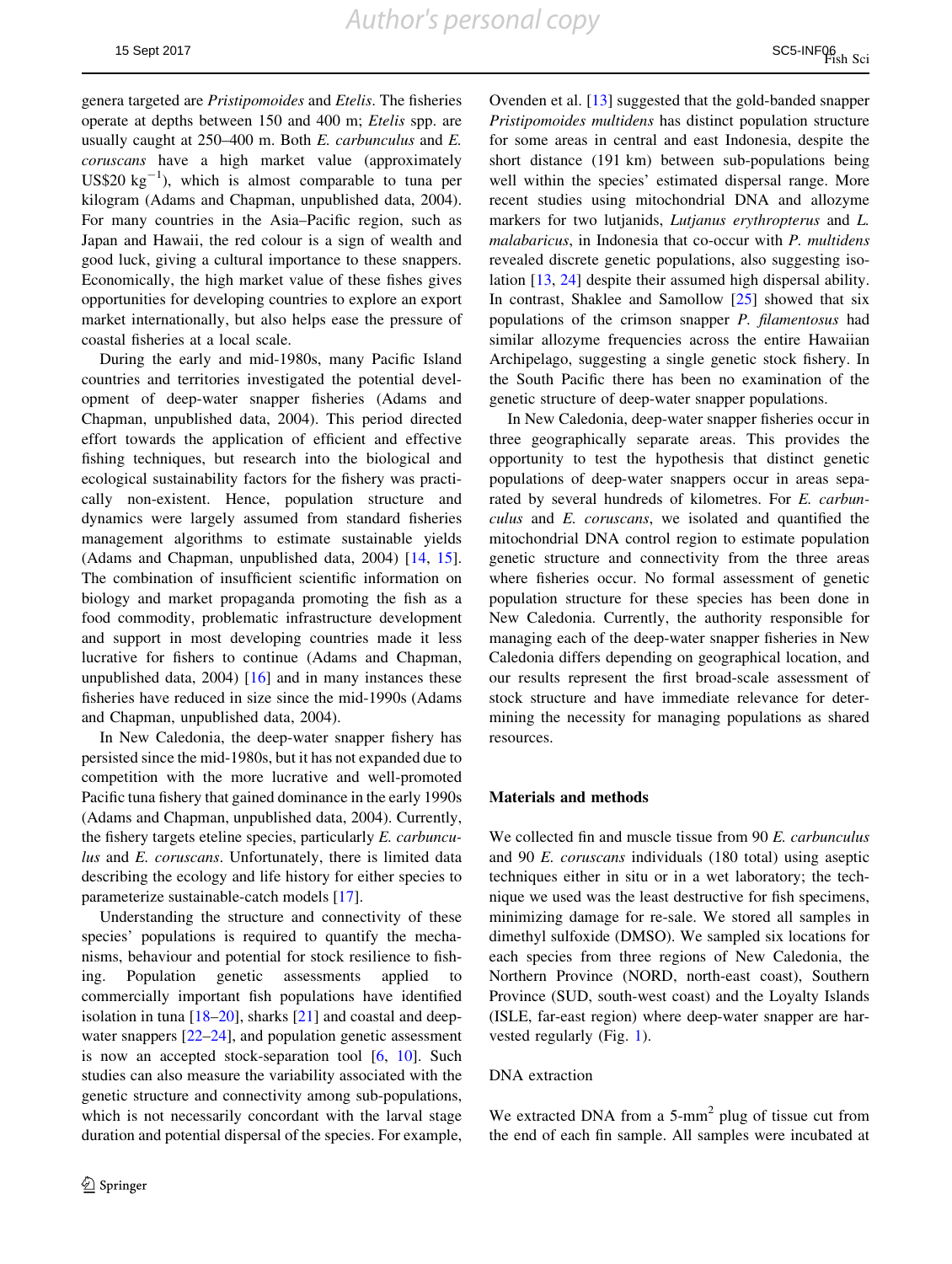<span id="page-5-0"></span>

Fig. 1 Map of New Caledonia. Shaded areas indicate locations where samples of Etelis carbunculus and E. coruscans were collected from the three regions with artisanal fisheries that regularly catch deepwater snappers

56 °C overnight in 420  $\mu$ l of Tissue Digest (DXT) and 4.2 µl DX Digest enzyme and DNA extracted using the Corbett X-tractor Gene (Qiagen) automated standard tissue/swab protocol following the manufacturers' instructions. We eluted DNA in  $50 \mu l$  of elution buffer. We amplified the  $5'$  end of the control region (or D-Loop) via polymerase chain reaction (PCR) using primers Pro889U20 (CCW CTA ACT CCC AAA GCT AG) and Tdkd1291L21 (CCT GAA ATA GGA ACC AAA TGC) [[13,](#page-9-0) [30\]](#page-9-0). We did PCR amplifications on a GeneAmp 9700 thermocycler (Applied Biosystems) in 25  $\mu$ l reactions containing 1  $\mu$ l of DNA extract,  $2.5 \mu l$  of FastStart Taq DNA polymerase PCR buffer with  $MgCl<sub>2</sub>$ , 2.5 µl dNTPs (2 mM), 1 µl of each primer (10 pm/ $\mu$ l), 1  $\mu$ l of BSA (10 mg/ml) and 1.5 U of FastStart Taq DNA polymerase (Roche Diagnostics). Cycles were as follows: 95 °C for 4 min, 35 cycles of 94 °C for 15 s, 50 °C for 30 s, 72 °C for 30 s, and a final extension of  $72 \text{ °C}$  for 10 min. We visualized amplification products under ultra-violet light using ethidium bromide stained agarose gels and sequenced them in both directions using BigDve<sup>TM</sup> Terminator version 3.1 (Applied Biosystems) following the manufacturer's protocol. We analysed the sequenced PCR products on an Applied Biosystems 3130xl genetic analyser using DNA Sequencing Analysis Software version 5.3.1 (Applied Biosystems).

#### Analysis

We identified haplotypes using the program Sequencher version 4.6 (Gene Codes), that we further tested in TCS 1.18 [\[26](#page-9-0)] and aligned in Clustal X 1.83 [[27\]](#page-9-0) using default parameters (gap opening  $= 10$ , extension penalties  $= 0.2$ ). We calculated the divergence among haplotypes using MEGA4 [[28\]](#page-9-0). We constructed statistical parsimony net-works in TCS 1.18 [\[26](#page-9-0)] to examine intraspecific genetic relationships and Bayesian phylogenetic analysis for interspecific relationships. We applied Modeltest version 3.06 [\[29](#page-9-0)] to obtain the evolutionary model best fitting the data based on the information–theoretic Akaike's information criterion (AIC) [\[30](#page-9-0)] for phylogenetic application (P. multidens was the phylogenetic out-group). We did a Bayesian analysis using a  $4 \times 4$  nucleotide model with gamma estimation for 1 000 000 generations (25 % burnin) in Mr Bayes software [\[31](#page-9-0), [32](#page-9-0)]. We observed stationarity in the data in two independent runs, and retained every 100th generation over 1 000 000 generations to avoid autocorrelation. We determined the genetic differentiation among locations within each of the identified species groups using Nei's [[33\]](#page-9-0) uncorrected measure of nucleotide differentiation  $(d_{xy})$ , which along with Nei's nucleotide diversity  $(\pi)$  and haplotypic richness  $(H)$  were calculated using Arlequin 3.5 [[34\]](#page-9-0). We tested the hierarchical distribution of genetic variation among locations (SUD, ISLE and NORD) with an analysis of molecular variance (AM-OVA) [\[35](#page-9-0)] in Arlequin version 3.5.1.2 [\[34](#page-9-0)] based on the number of pair-wise nucleotide differences [\[36](#page-9-0)].

#### Results

A partial fragment (383 base pairs) of the mitochondrial DNA control region was aligned for 90 E. carbunculus and 90 E. coruscans individuals from three regions of New Caledonia (Table [1\)](#page-6-0); the northern (NORD), the southern (SUD) and the loyalty islands to the east (ISLE). The aligned sequences produced 100 haplotypes: 35 for E. coruscans and 75 for E. carbunculus (the latter subsequently identified as two separate clades). Sequence divergence among haplotypes ranged from 0 to 5 % within lineages, 11–18 % among lineages and 37–44 % between the study species and the out-group P. multidens.

We obtained two statistical parsimony networks for E. carbunculus, hereafter referred to as HapGroup 1 and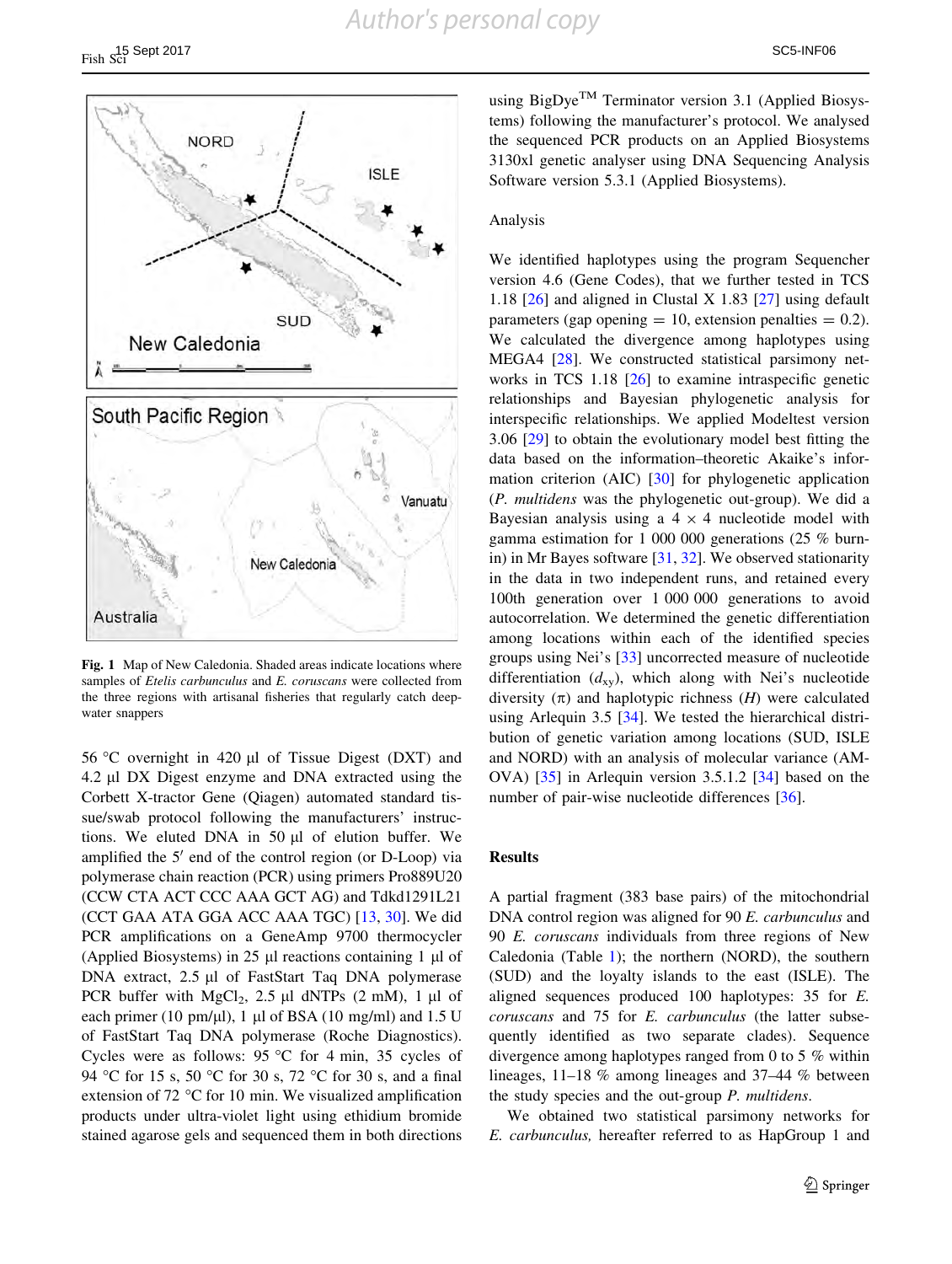<span id="page-6-0"></span>**Table 1** Sampling locations, sample sizes  $(n)$  and summary statistics for Etelis coruscans and E. carbunculus

| Population                        | Sample ID   | $\boldsymbol{n}$ | H  | π     |
|-----------------------------------|-------------|------------------|----|-------|
| E. coruscans                      | <b>SUD</b>  | 30               | 16 | 0.010 |
|                                   | <b>NORD</b> | 30               | 17 | 0.012 |
|                                   | <b>ISLE</b> | 30               | 15 | 0.008 |
| <i>E. carbunculus</i> (HapGroup1) | SUD         | 30               | 27 | 0.026 |
|                                   | <b>NORD</b> | 26               | 19 | 0.026 |
|                                   | <b>ISLE</b> | 14               | 11 | 0.024 |
| <i>E. carbunculus</i> (HapGroup2) | <b>NORD</b> | 4                | 4  | 0.007 |
|                                   | <b>ISLE</b> | 16               | 12 | 0.007 |
|                                   |             |                  |    |       |

The identification code for each population is included. Summary statistics include:  $H =$  number of haplotypes,  $\pi =$  nucleotide diversity

HapGroup 2, that could not be joined with statistical confidence, indicating two isolated lineages or even different species (Fig. 2a, b). The network also shows individuals from HapGroup 2 are only present in the NORD and ISLE regions, and most frequently in the latter (Fig. 2b). In

Fig. 2 Statistical parsimony networks for the mtDNA control region of haplotype groups  $1$  (a) and  $2$  (b) for E. carbunculus, and for E. coruscans (c). Circle size represents the number of individuals exhibiting a haplotype and pies represent the three different sampling locations. Large circles: white SUD, black NORD, grey ISLE, small clear circles hypothetical haplotypes. Connections depict a single mutation

contrast, HapGroup 1 is represented in all three regions with greater genetic variation, and a high frequency of hypothetical haplotypes (Fig. 2a). Bayesian probabilities support the presence of two divergent lineages within E. carbunculus (Figs. 2a, b, [3](#page-7-0)). Sequence divergence between the two lineages  $(11-18 \%)$  is greater than within the lineages  $(0-2, \%)$ , and both are equally distant to E. coruscans (11–18 %). We therefore treated HapGroups 1 and 2 as separate species, but recognize that further taxonomic work is required.

The two HapGroups for E. carbunculus and E. coruscans exhibit connectivity among regions as shown by the sharing of haplotypes and mixed geographic origins for haplotypes in the statistical parsimony networks (Fig. 2a–c). In addition, the global  $F_{ST}$  values obtained by AMOVA were low and not statistically different from zero for each of the three datasets  $(F_{ST}: 0.008, -0.016, -0.023,$  for E. coruscans and HapGroups 1 and 2, respectively) and the three locations were negligible in explaining the genetic variation in these datasets (among-group variation: 0.8, approximately 0 and approximately  $0 \%$ , for E. coruscans

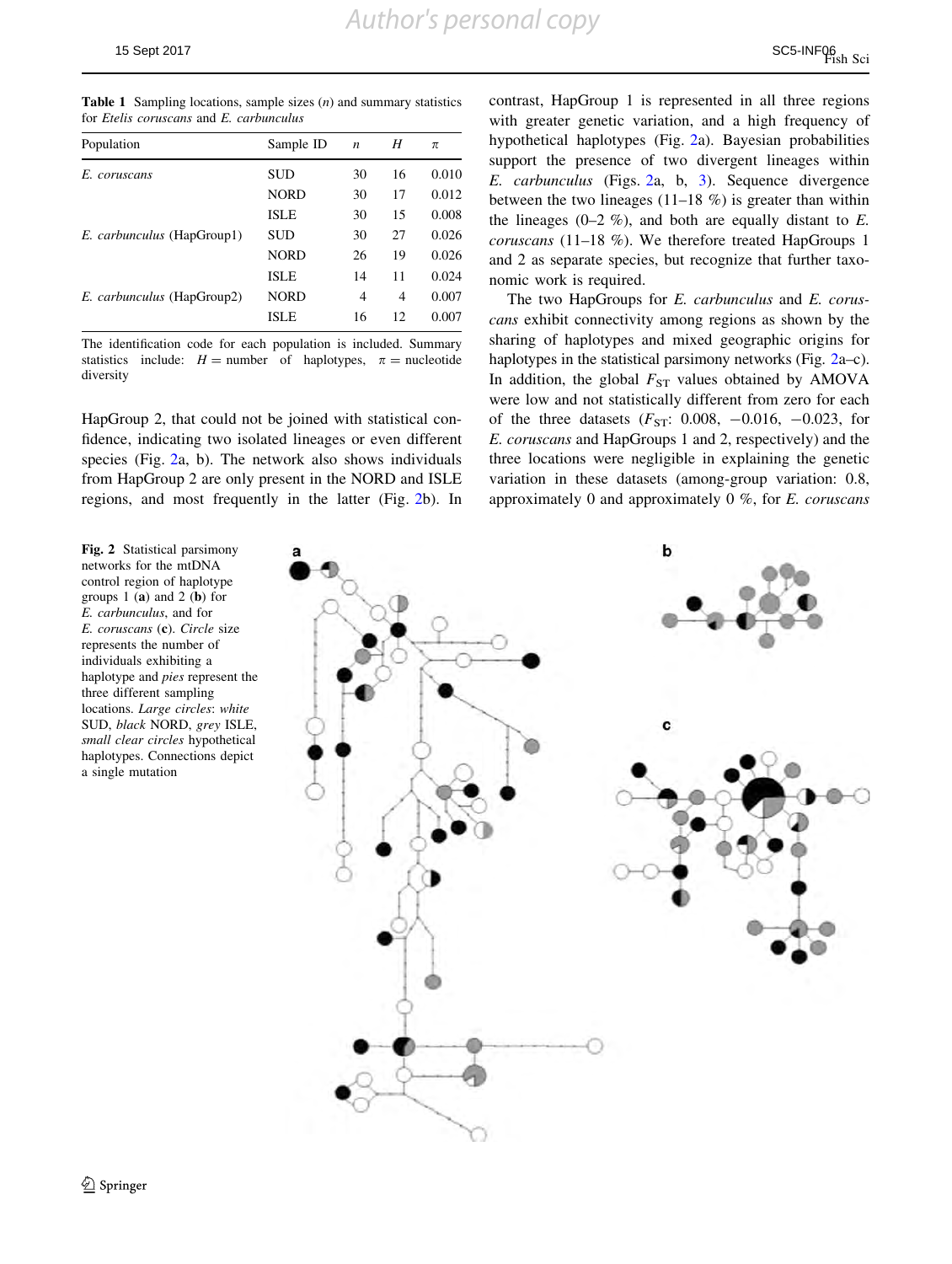Fig. 3 A phylogenetic tree for the species E. carbunculus and E. coruscans of the mtDNA control region. We used Pristipomoides multidens to represent the out-group of closest relation. Bayesian probabilities are displayed above and below the nodes

<span id="page-7-0"></span>

and HapGroups 1 and 2, respectively). E. coruscans exhibits one dominant haplotype that is present in high frequency among all regions (Fig. [2](#page-6-0)c). However, 27 of the 35 haplotypes were in single individuals throughout the regions. We detected some isolation or divergence within this species, with one clade of haplotypes only occurring in the NORD and ISLE regions. This species displays low nucleotide diversity compared to E. carbunculus (Hap-Group 1) and a less complex network, with both recent and deeper radiations visible. We detected few hypothetical haplotypes (7) in this network.

Genetic diversity and population connectivity are high for E. carbunculus (HapGroup 1). At least two regions shared seven of the 62 haplotypes, with the remaining 55 haplotypes occurring in single individuals mixed throughout the regions (Table [1](#page-6-0); Fig. [2](#page-6-0)a), and there are many hypothetical haplotypes for this group. In contrast, Hap-Group 2 shows strong connectivity between the NORD and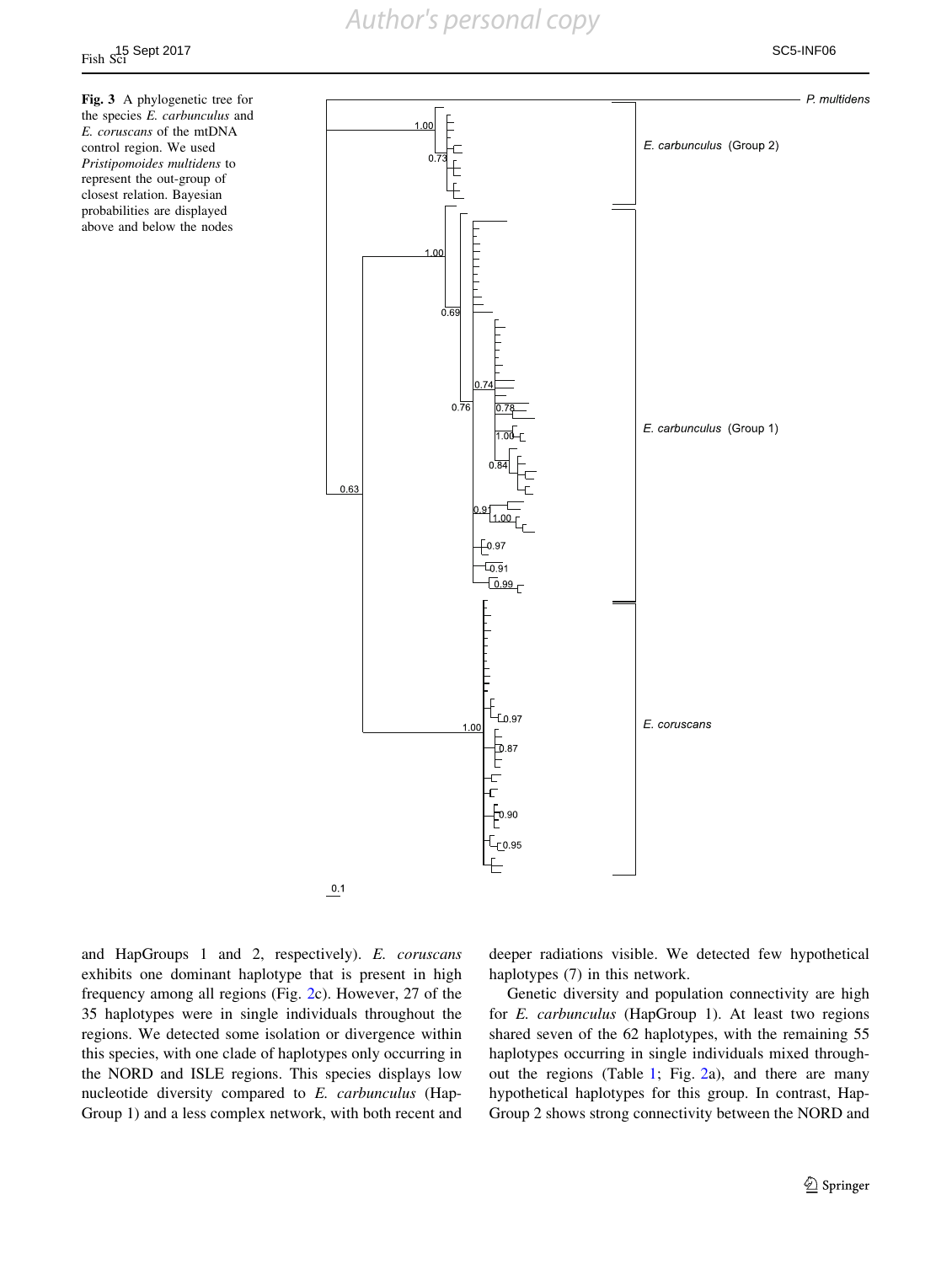<span id="page-8-0"></span>ISLE regions, dominated by the ISLE region with closely related haplotypes throughout the group (Fig. [2](#page-6-0)b).

#### Discussion

Our results highlight two important characteristics of the deep-water snapper fishery in New Caledonia: (i) the fishery has potentially been catching a putative third species erroneously identified as E. carbunculus and (ii) there is connectivity among a single stock for each of the species studied. The two divergent lineages within the E. carbunculus species group have not been distinguished taxonomically; however, a recent study describing a new species E. marshi erroneously identified in most literature as E. carbunculus [\[37](#page-9-0)] supports our separate-species hypothesis. Further taxonomic classification is required to distinguish HapGroups 1 and 2 as separate species and confirm that at least one is the newly described E. marshi. The three lineages we identified had moderate to extensive connectivity among regions. This conclusion is supported by the low  $F_{ST}$ , sharing of haplotypes and mixed geographic origins of haplotypes observed in all groups. The reproductive behaviour and the potentially prolonged pelagic larval phase of most lutjanids, including Etelis spp. [\[12](#page-9-0), [13\]](#page-9-0), suggest a high potential for connectivity and gene flow between sampled regions through larval dispersal. Our results also indicate that we did not fully capture the genetic diversity in E. carbunculus, which might be due to a large population size maintained by extensive mixing among regions for this species. Additional sampling is warranted to describe more completely the genetic diversity in this species and the extent of mixing.

Adult deep-water snappers are presumed to have a strong affinity to seamounts similar to Beryx splendens and Hoplostethus atlanticus at depths greater than 200 m [[38\]](#page-9-0) on which they depend for foraging and refuge. From the three regions we sampled in New Caledonia, the SUD and ISLE regions have more seamounts scattered in the currently exploited fishable areas, whereas region NORD is dominated by external reef slopes. The occurrence of HapGroup 2 in the NORD and ISLE regions suggests that this species exhibits different dispersal properties or that the SUD environment is sub-optimal. However, its absence in some locations could also be an artefact of the smaller sample size arising from the unexpected sampling of two lineages/species.

The snappers P. multidens and P. filamentosus are sympatric with *E. carbunculus* and *E. coruscans* [\[13](#page-9-0), [39](#page-9-0)]. We decided to use *P. multidens* as our phylogenetic outgroup based on the compatibility of analytical techniques and abundant available genetic information. However, our results contrast those obtained previously for P. multidens in Australasia and South-East Asia, where substantial genetic structuring and isolated sub-populations exist for areas \200 km apart and well within the larval dispersal range [\[39](#page-9-0)]. Instead, our results were more congruous with those obtained for P. filamentosus across the Hawaiian Archipelago that suggested a single genetic stock [\[25](#page-9-0)].

We conclude that the three lineages are comprised of genetically similar sub-populations across the major regions of New Caledonia. In addition to taxonomic verification of the third lineage, we recommend increasing the sizes and range of sampling to stretch farther west of the Exclusive Economic Zone (e.g., Chesterfields and Fairway) to refine our results. Further sampling to the east would also identify the connectivity of New Caledonian stocks with those of Vanuatu, providing the information necessary for determining if more politically complex trans-boundary management of the species is required. Future studies should incorporate more detailed analysis using more rapidly evolving nuclear markers such as microsatellites and bomb radiocarbon-dating techniques, which would enable the identification of individuals and the potential assignment of those to their geographic range. This would give more insight into the genetic heritage of populations over space and time. In light of our results, we recommend that the management of this resource should consider all species as single populations for stock management until demonstrated otherwise. Currently, all three regions are governed by separate management authorities, so amalgamation of targets and organisation of the separate fisheries seems prudent to maximize sustainability targets.

Acknowledgments We thank B. Fao, Y. Pierre, H. Houmani, R. Reginald, A. Cica, R. Apou and the staff employed in the Poissonneries from Lifou and Kiwada in Nouméa who assisted with the collection of samples. D.G. (Eco-gene, Landcare Research) prepared and sequenced the samples. S.G. further treated and analysed haplotypes. Financial support was provided by the ZoNéCo project of the New Caledonian Government and the French Pacific Fund (Fonds Pacifique Project Number 1088). K.L.L., S.J.N., C.J.A.B., D.G. and S.G. designed the study, K.L.L. and S.J.N. collected the data, S.G. was responsible for final analysis, and all authors contributed to writing the manuscript.

#### References

- 1. Hastings A, Harrison S (1994) Metapopulation dynamics and genetics. Annu Rev Ecol Syst 25:167–188
- 2. Botsford LW, Hastings A, Gaines SD (2001) Dependence of sustainability on the configuration of marine reserves and larval dispersal distance. Ecol Lett 4:144–150
- 3. Cowen RK, Gawarkiewicz G, Pineda J, Thorrold SR, Werner FE (2007) Population connectivity in marine systems: an overview. Oceanography 20:14–21
- 4. Roberts CM, Polunin NVC (1991) Are marine reserves effective in management of reef fisheries? Rev Fish Bi Fisher 1:65–91